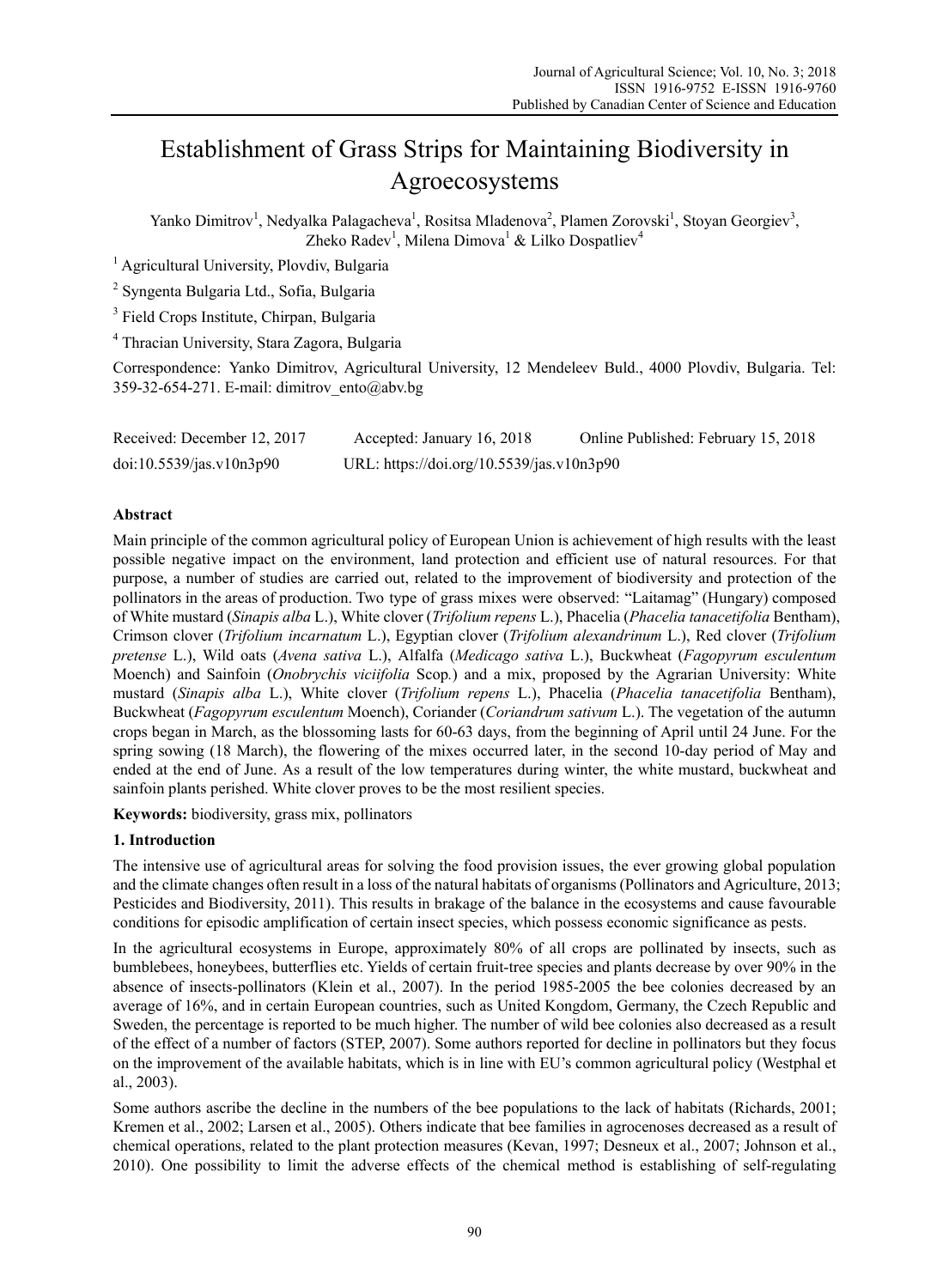agrocenoses with rich species diversity of living organisms. This is also the main objective for the sustainable development of agricultural areas in Bulgaria and corresponds to European Union's common agricultural policy.

In order to improve the biodiversity in agricultural areas, it is necessary to establish new habitats for pollinators at the perimeter of agricultural land. Flower meadows, strips of blossoming plants, field-protection belts, buffer strips have been established in some European countries to provide sources of food and habitats for the living organisms, as well as a depot for the multiplication of pollinators and for attracting honey bees, ensuring high economic results of the production.

There are developped some international initiatives to reinstate the natural habitats and to provide essential food for pollinators, like "Operation Pollinator" (Syngenta global project). It demonstates that environmental management and intensive agriculture can co-exist in the same field. In this way, agricultural producers in Europe and around the world establish and maintain habitats for pollinators in agricultural areas (Isaacs et al., 2010). Operation Pollinator helps growers across Europe in successfully establishment and management of essential habitat for pollinating insects on commercial farms. The initiative was realized with the involvement of more than 2500 farmers from countries, such as: Belgium, the United Kingdom, France, Germany, Greece, Hungary, Ireland, Spain, Portugal, Sweden, Switzerland, Bulgaria etc.

Main objective of the study is to test the germination and development of different grass mixtures to establisg flowering strips, attracting pollinators near production areas.

## **2. Mehods**

This study was conducted in the period 2013-2015 at the Educational Experimental and Implementation Facility of the Agrarian University, Plovdiv. Two types of grass mixes were chosen for the trials: comersial mixture of Laitamag (Hungary) and locally developed by Agrarian University, Plovdiv. Both mixes were tested with two types of sowing (autumn and spring).

The Laitamag Mix is composed of ten species of plants in the following ratios: White mustard (*Sinapis alba* L.) (5%), White clover (*Trifolium repens* L.) (5%), Phacelia (*Phacelia tanacetifolia* Bentham) (5%), Crimson clover (*Trifolium incarnatum* L.) (10%), Egyptian clover (*Trifolium alexandrinum* L.) (10%), Red clover (*Trifolium pretense* L.) (20%), Wild oats (*Avena sativa* L.) (5%), Alfalfa (*Medicago sativa* L.) (10%), Buckwheat (*Fagopyrum esculentum* Moench) (15%) and Sainfoin (*Onobrychis viciifolia* Scop.) (15%).

The mix, proposed by the Agrarian University consists of five plant species in the following ratios: White mustard (*Sinapis alba* L.) (10%), White clover (*Trifolium repens* L.) (30%), Phacelia (*Phacelia tanacetifolia* Bentham) (25%), Buckwheat (*Fagopyrum esculentum* Moench) (15%), Coriander (*Coriandrum sativum* L.) (20%).

The sowing rate for both mixtures was 20 kg/ha, and the depth of sowing was 1.0-1.5 cm. The test area was 420 m<sup>2</sup>  $(6 \times 70 \text{ m})$ . The autumn sowing was performed on October 29, 2013, and the spring on March 18, 2014. Before and after sowing, the terrain was rolled. The sowing density and species ratios was recorded per  $m<sup>2</sup>$ , based on a sampling plot.

The plot-test plots, applied for the sowing of the studied grass mixes were as follows:

Plot I: Laitamag (autumn sowing)

Plot IІ: Agrarian University (autumn sowing)

Plot III: Laitamag (spring sowing)

Plot IV: Agrarian University (spring sowing)

The germination, wintering of the plants (in the case of autumn sowing), their development, species distribution and density of the strands was monitored.

### **3. Results and Discussion**

The favourable weather conditions in the autumn of 2013 and the spring of 2014 enabled good garnished stands of the crops, in accordance with the sown species and the grass mix ratios.

Although mild, with temperatures around 0 °С, but without any snow cover, winter had an adverse effect on some species, reducing their number/ $m<sup>2</sup>$  and changing the original plant ratio in the sown areas. White mustard manifested itself as being very sensitive to low temperatures, and therefore it was destroyed by frost in Plot ІІ. The stand densities in the spring showed that of all plants, included in both mixes, the white clover was the most resistant to cold.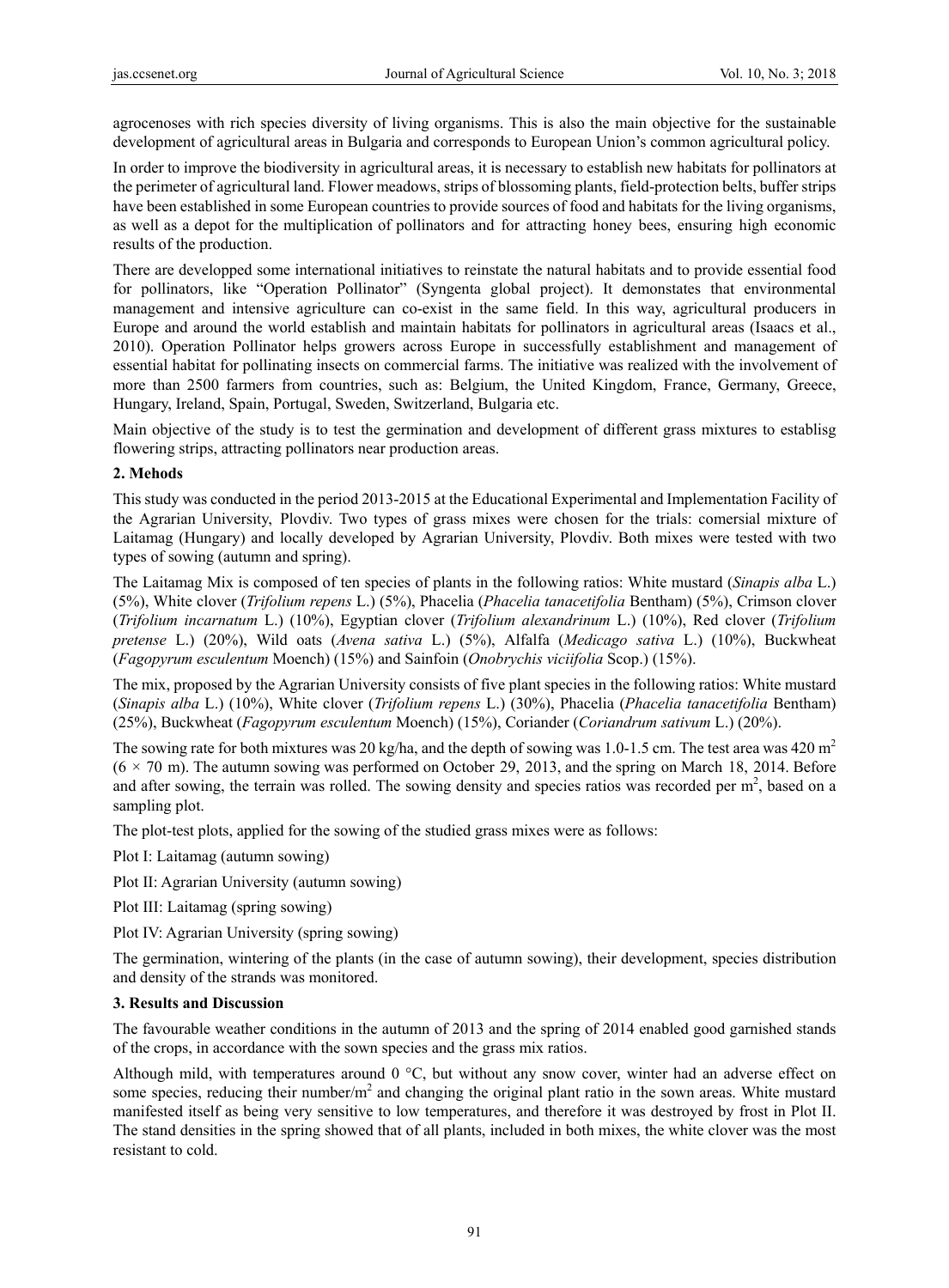As a result of the respective plasticity, competitiveness and ratios of the species in the composition of both mixes (Laitamag and Agrarian University), different strand density was reported in the spring of 2014. For the Laitamag grass mix it was 59.8 plants/ $m^2$ , and in the Agrarian University mix—228.4 pcs./ $m^2$  (Tables 1 and 2).

|  |  | Table 1. Plot I: Laitamag grass mix (Hungary), autumn sowing in 2013 |  |  |
|--|--|----------------------------------------------------------------------|--|--|
|  |  |                                                                      |  |  |

| <b>Species</b>  |                                | Average number of plants/ $m^2$ |
|-----------------|--------------------------------|---------------------------------|
| Common name     | Latin name                     |                                 |
| White mustard   | Sinapis alba L.                | 7.2                             |
| Alfalfa         | Medicago sativa L.             | 5.6                             |
| Phacelia        | Phacelia tanacetifolia Bentham | 13.6                            |
| Egyptian clover | Trifolium alexandrinum L.      | 3.6                             |
| Crimson clover  | Trifolium incarnatum L.        | 12.8                            |
| Wild oats       | Avena sativa L.                | 2.6                             |
| White clover    | Trifolium repens L.            | 14.4                            |
| Total           |                                | 59.8                            |

Table 2. Plot II: Agrarian University grass mix, autumn sowing in 2013

|              | <b>Species</b>                 |                                 |  |
|--------------|--------------------------------|---------------------------------|--|
| Common name  | Latin name                     | Average number of plants/ $m^2$ |  |
| Coriander    | Coriandrum sativum L.          | 73.8                            |  |
| Phacelia     | Phacelia tanacetifolia Bentham | 49.8                            |  |
| White clover | <i>Trifolium repens</i> L.     | 104.8                           |  |
| Total        |                                | 228.4                           |  |

The reduced density in the first plot as a result of the winter conditions are most apparent, if compared to the spring sowing—Plot III. The reported strand density was 263.5 pcs/m<sup>2</sup>, and 272.4 pcs/m<sup>2</sup> in Plot IV. The values for Plot ІІ and IV (Agrarian University—autumn, spring sowing) were relatively close, showing that the commercialized mix (Hungary) is sensitive to the low winter temperatures in the Plovdiv region (Tables 3 and 4).

Table 3. Plot III: Laitamag grass mix (Hungary), spring sowing in 2014

|                 | Species                        | Average number of plants/ $m^2$ |
|-----------------|--------------------------------|---------------------------------|
| Common name     | Latin name                     |                                 |
| white mustard   | Sinapis alba L.                | 16.4                            |
| alfalfa         | Medicago sativa L.             | 51.0                            |
| phacelia        | Phacelia tanacetifolia Bentham | 67.8                            |
| Egyptian clover | Trifolium alexandrinum L.      | 13.7                            |
| crimson clover  | Trifolium incarnatum L.        | 26.4                            |
| wild oats       | Avena sativa L.                | 3.8                             |
| white clover    | Trifolium repens L.            | 77.6                            |
| buckwheat       | Fagopyrum esculentum Moench    | 6.8                             |
| Total           |                                | 263.5                           |

|  |  | Table 4. Plot IV: Agrarian University grass mix, spring sowing in 2014 |  |  |
|--|--|------------------------------------------------------------------------|--|--|
|  |  |                                                                        |  |  |

|               | Species                        | Average number of plants/ $m^2$ |
|---------------|--------------------------------|---------------------------------|
| Common name   | Latin name                     |                                 |
| white mustard | Sinapis alba L.                | 41.6                            |
| coriander     | Coriandrum sativum L.          | 54.0                            |
| phacelia      | Phacelia tanacetifolia Bentham | 4.0                             |
| white clover  | Trifolium repens L.            | 162.2                           |
| buckwheat     | Fagopyrum esculentum Moench    | 10.6                            |
| Total         |                                | 272.4                           |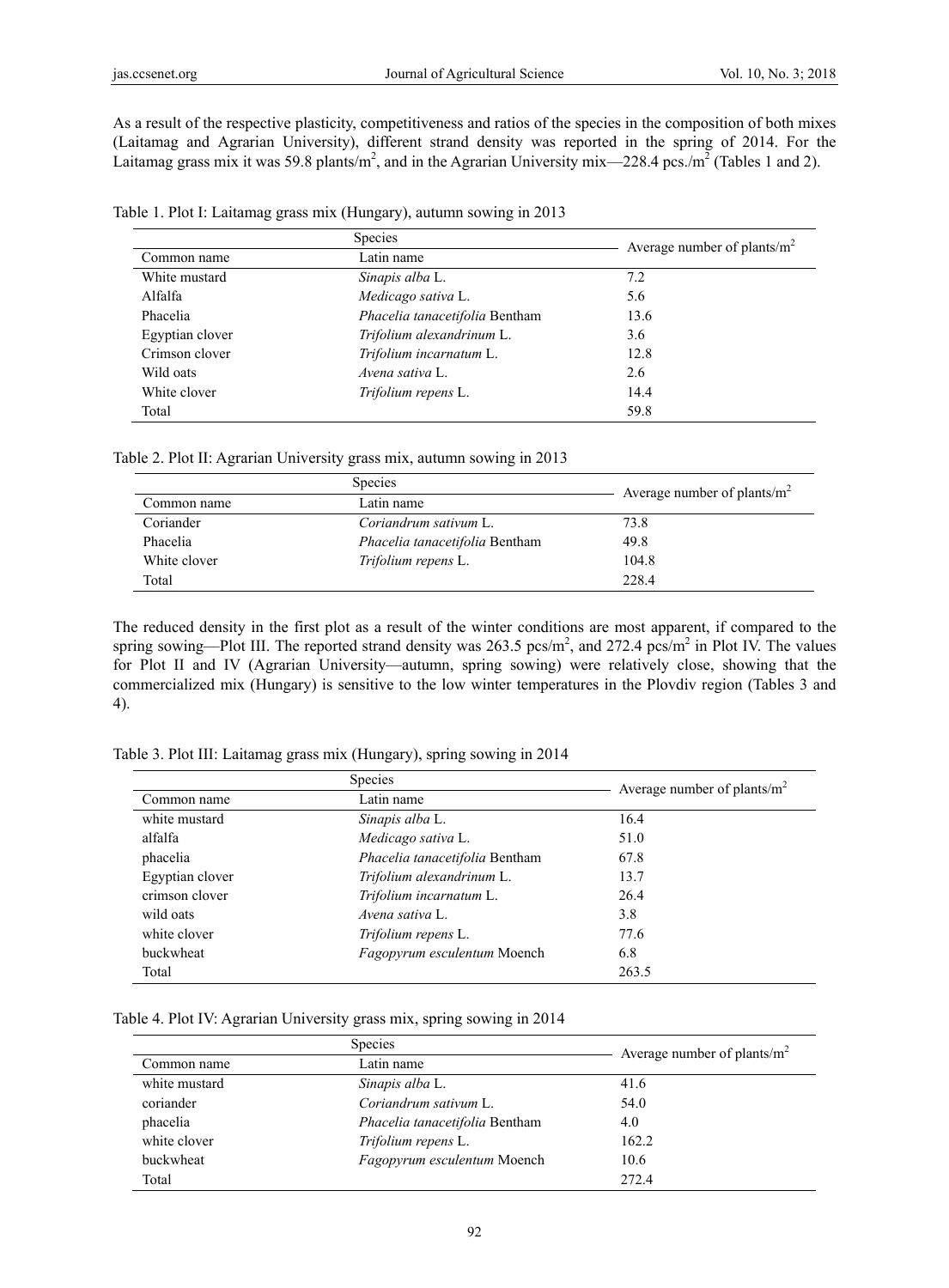As for the plots with autumn sowing, in plot І the blossoming commenced in April and ends in the beginning of June. The blossoming of the Agrarian University mix commenced approximately one month later and ended at the end of June. For both plots, the duration of the blossoming was 60-63 days, as in Plot І the blossoming period was April-May, and for Plot II—May-June.

In the case of the spring sowing, for both plots (ІІІ and ІV) the blossoming commenced in the second decade of May and ended at the end of June—40 days. Its duration was 20 days less and ensured a blossoming period 1- 2 months later than the plots of the autumn sowing. The duration of the blossoming of the individual species, composing the mixes was different, as the blossom corresponded to the plant species included in their composition.

For the plots with autumn sowing (I and II) white mustard started blossoming the earliest—from the beginning of April until the beginning of May, and as a result, the blossoms were of a single, predominantly yellow colour. The blossoming species from the end of April (28.04) and until the end of May (28.05) were phacelia and crimson clover (08.05-28.05). They formed two levels in the grass mix: top purple-coloured and bottom red. The Egyptian and white clover blossomed in the period 28.05-04.06 and form the white blossom in the mix (Table 5).

|                          | Plot I: Laitamag grass mix (Hungary) (Autumn sowing)   |                              |
|--------------------------|--------------------------------------------------------|------------------------------|
| <b>Blossoming Period</b> | Plant                                                  | <b>Blossom</b>               |
| 02.04-25.04              | White mustard                                          | Yellow                       |
| 25.04-08.05              | White mustard and phacelia                             | Yellow and purple            |
| 08.05-28.05              | Phacelia                                               | Purple: 1st level            |
|                          | Crimson clover                                         | Red: 2nd level               |
| 28.05-04.06              | Phacelia                                               | Purple: 1st level            |
|                          | White and Egyptian clover                              | White: 2nd level             |
|                          | Plot II: AU grass mix (Autumn sowing)                  |                              |
| <b>Blossoming Period</b> | Plant                                                  | Blossom                      |
| 25.04-28.05              | Phacelia                                               | Purple                       |
| 28.05-24.06              | Coriander and white clover                             | White                        |
|                          | Plot III. Laitamag grass mix (Hungary) (Spring sowing) |                              |
| <b>Blossoming Period</b> | Plant                                                  | <b>Blossom</b>               |
| 20.05-27.05              | White mustard                                          | Yellow                       |
| 27.05-09.06              | White mustard and phacelia                             | Yellow and purple            |
| 10.06-15.06              | Phacelia and white mustard                             | Purple and yellow: 1st level |
|                          | Crimson clover                                         | Red: 2nd level               |
| 16.06-29.06              | Phacelia                                               | Purple: 1st level            |
|                          | Crimson, Egyptian and white clover                     | Red and white: 2nd level     |
|                          | Plot IV: AU grass mix (Spring sowing)                  |                              |
| <b>Blossoming Period</b> | Plant                                                  | Blossom                      |
| 19.05-27.05              | White mustard                                          | Yellow                       |
| 28.05-11.06              | White mustard and phacelia                             | Yellow and purple            |
| 12.06-17.06              | Coriander and phacelia                                 | White and purple             |
| 18.06-30.06              | Coriander                                              | White                        |

Table 5. Blossoming period of the grass mixes in 2014

For Plot ІІ coriander and white clover blossom in in June, as the white blossom dominated in the grass mix.

For the plots with spring sowing (Plot ІІІ and Plot ІV) the white mustard starts blossoming the earliest as well (19-20.05), but this happened 47 days later, compared to the autumn sowing. Phacelia blossomed in the period 27 May - 11 June. The two species formed two levels: bottom yellow and second predominantly yellow purple. From the middle of June and until the end of that month all clovers (crimson, Egyptian and white) blossomed simultaneously, as the red and white colour dominated in the mix.

For Plot ІV solely the coriander blossomed from the second decade of June until the end of the month (18.06-30.06), resulting in predominantly white colour of the stand.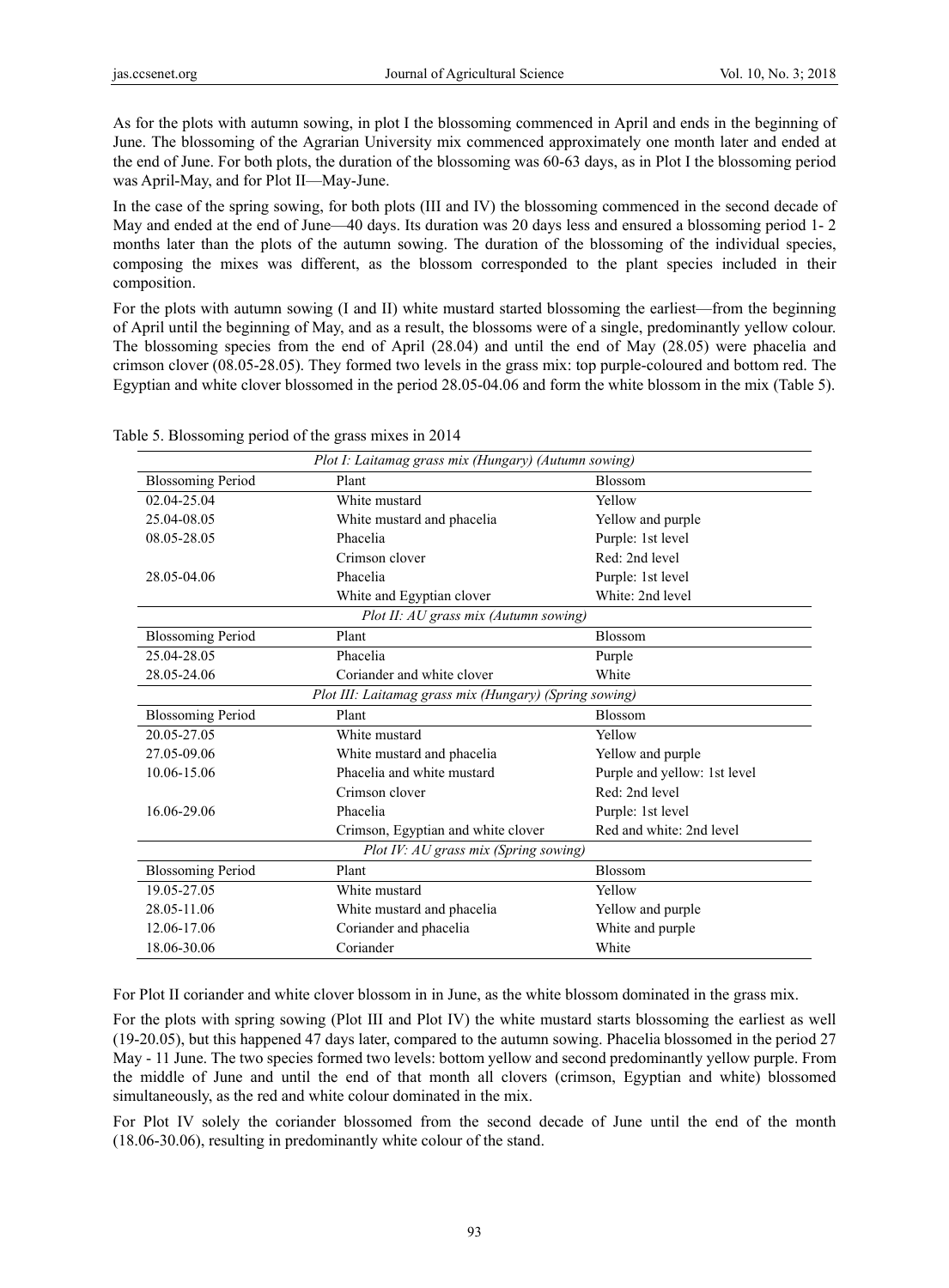Summer mowing, after the blossoming of most plants and the commencement of complete maturity, enabled self-sowing of the plants and provided the opportunity for using the areas with the grass mixes for multiple vegetation cycles. This was observed best in the second vegetation year 2015.

After the self-sowing, the predominant species in the grass mixes (Plot ІІ and Plot ІV) were phacelia, coriander and white clover. White mustard and buckwheat were destroyed by frost for and could not over-wintering in both plots (Tables 6 and 7).

For the plots with autumn sowing the density of the stands were almost fully preserved with a close ratio of the species in the grass mix. In the spring of 2014 it was 228.4 plants/m<sup>2</sup>, and in spring 2015—216.6 plants/m<sup>2</sup>, respectively.

A different stand density was observed for the plots with spring sowing. For the grass mix it was 272.4 pcs./m<sup>2</sup> in in 2014, and in 2015 the density of the stand was reduced almost in half—130.6 pcs./m<sup>2</sup>, due to an attack by rodents.

|                  | <b>Species</b>                 | Average $No./m^2$ |
|------------------|--------------------------------|-------------------|
| Common name      | Latin name                     |                   |
| White mustard    | Sinapis alba L.                | 0                 |
| <b>Buckwheat</b> | Fagopyrum esculentum Moench    | 0                 |
| Coriander        | Coriandrum sativum L.          | 34.2              |
| Phacelia         | Phacelia tanacetifolia Bentham | 22.8              |
| White clover     | Trifolium repens L.            | 159.6             |
| Total            |                                | 216.6             |

Table 6. Agrarian University grass mix (self-sowing) Plot ІІ (autumn sowing) in 2015

|  |  | Table 7. Agrarian University grass mix (self-sowing) Plot IV (spring sowing) in 2015 |  |  |
|--|--|--------------------------------------------------------------------------------------|--|--|
|  |  |                                                                                      |  |  |

|               | <b>Species</b>                 | Average $No./m^2$ |
|---------------|--------------------------------|-------------------|
| Common name   | Latin name                     |                   |
| White mustard | Sinapis alba L.                |                   |
| Buckwheat     | Fagopyrum esculentum Moench    | 0                 |
| Coriander     | Coriandrum sativum L.          | 23.2              |
| Phacelia      | Phacelia tanacetifolia Bentham | 2.0               |
| White clover  | Trifolium repens L.            | 105.4             |
| Total         |                                | 130.6             |

The blossoming period of the plant species in the grass mixes after self-sowing coincided (Table 8).

|  | Table 8. Blossoming period of the grass mixes after self-sowing in 2015 |  |  |  |
|--|-------------------------------------------------------------------------|--|--|--|
|  |                                                                         |  |  |  |

| Period      | Plant                  | <b>Blossom</b>              |
|-------------|------------------------|-----------------------------|
| 05.05-27.05 | Phacelia and coriander | 1st level: Purple and White |
|             | White clover           | 2nd level: White            |
| 28.05-14.06 | Coriander              | 1st level: White            |
|             | White clover           | 2nd level: White            |
| 15.06-18.07 | White clover           | White                       |

The following plants blossomed from the beginning of May and until the second decade of July (05.05-18.07): phacelia, coriander and white clover. They formed two layers in the grass mix: top purple and white and bottom white only.

### **4. Conclusions**

Based on the performed studies, it could make the following conclusions:

 $\triangleright$  The grass mixes of blossoming plants for attracting pollinators may be composed of the following plant species: white mustard, phacelia, coriander, alfalfa, wild oats, crimson, Egyptian and white clover.